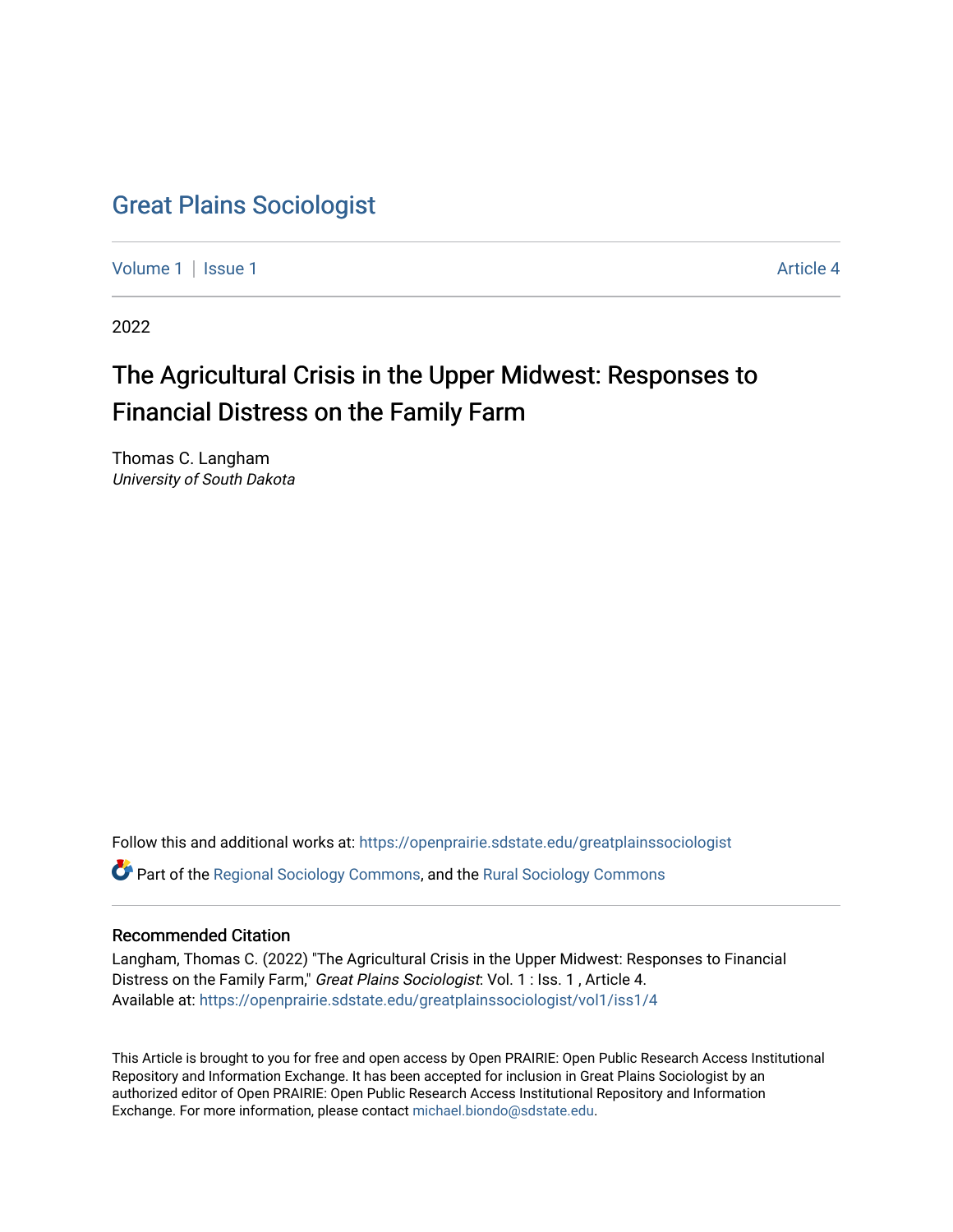Langham: The Agricultural Crisis in the Upper Midwest: Responses to Financ

#### THE AGRICULTURAL CRISIS IN THE UPPER MIDWEST: RESPONSES TO FINANCIAL DISTRESS ON THE FAMILY FARM

 $\hat{\mathbf{r}}$ 

Thonas C. Langhan University of South Dakota

The farm crisis in the Upper Midwest in the mid-1980s created financial distress that has deeply affected farm families. This paper examines the experiences of these families attempting to paper examines the experiences of these families attempting to<br>survive their financial troubles. It provides a portrait of eartive energ financial croubles. It provides a portrait c<br>their personal characteristics and gives a sense of the condi encir personal characteristics and gives a sense of the conditions that they confront in their daily lives. Out of the in sights gleaned, this study furnishes ideas for future research. Twenty-two husbands and nineteen wives from twenty-five farm families participated in this study.1 The data collected from these financially troubled families was gathered between February and November 1986. It was obtained through use of <sup>a</sup> nonrandompurposive sampling method, and through administration of a survey questionnaire and extensive interview.

The current agricultural crisis has most severely affected mid sized farms. Such farms are generally defined as those that are about 450 acres (Waterfield, 1986: 11). Corn and soy bean farmers in the Upper Midwest have been among the hardest hit agricultural producers in the mid-1980s (Petrulis and Green, 1986). The families sampled in this study prior to their finan cial problems farmed a mean of 360.7 acres (55.1% owned, 44.9% The Freezems farmed d mean of 500., acres (55.1% owned, 44.9%) soy beans and raised livestock as a secondary activity. All sof bodis and taised fivestock as a secondary activity. All<br>families participating in this study had, at least twelve months prior to the time they filled out the survey and participated in the interview, given up land or reduced their farm operations.

The participating families were associated with two social service organizations. First, farmers and their families were surveyed who had obtained help in finding jobs through the Madi son Career Learning Center (MCLC), Madison, South Dakota. And, second, those who had participated in support groups established through the Northwest Iowa Mental Health Center (NWIMHC), Spen cer, Iowa, were questioned. ^ No farm families who had left the area were approached to participate in the study.

area were approached to participate in the study.<br>Other data sources beyond the farm families were used to pro-<br>vide additional insight into their experiences. These other sources include interviews with clergy, social workers, businesspersons, and farm movement leaders in the four farm states of Iowa, Nebraska, Minnesota, and South Dakota, and secondary source materials available in scholarly publications, magazines, newspa pers, and television programs. This data base provides a profile of farm families experiencing financial difficulties in the Upper Midwest.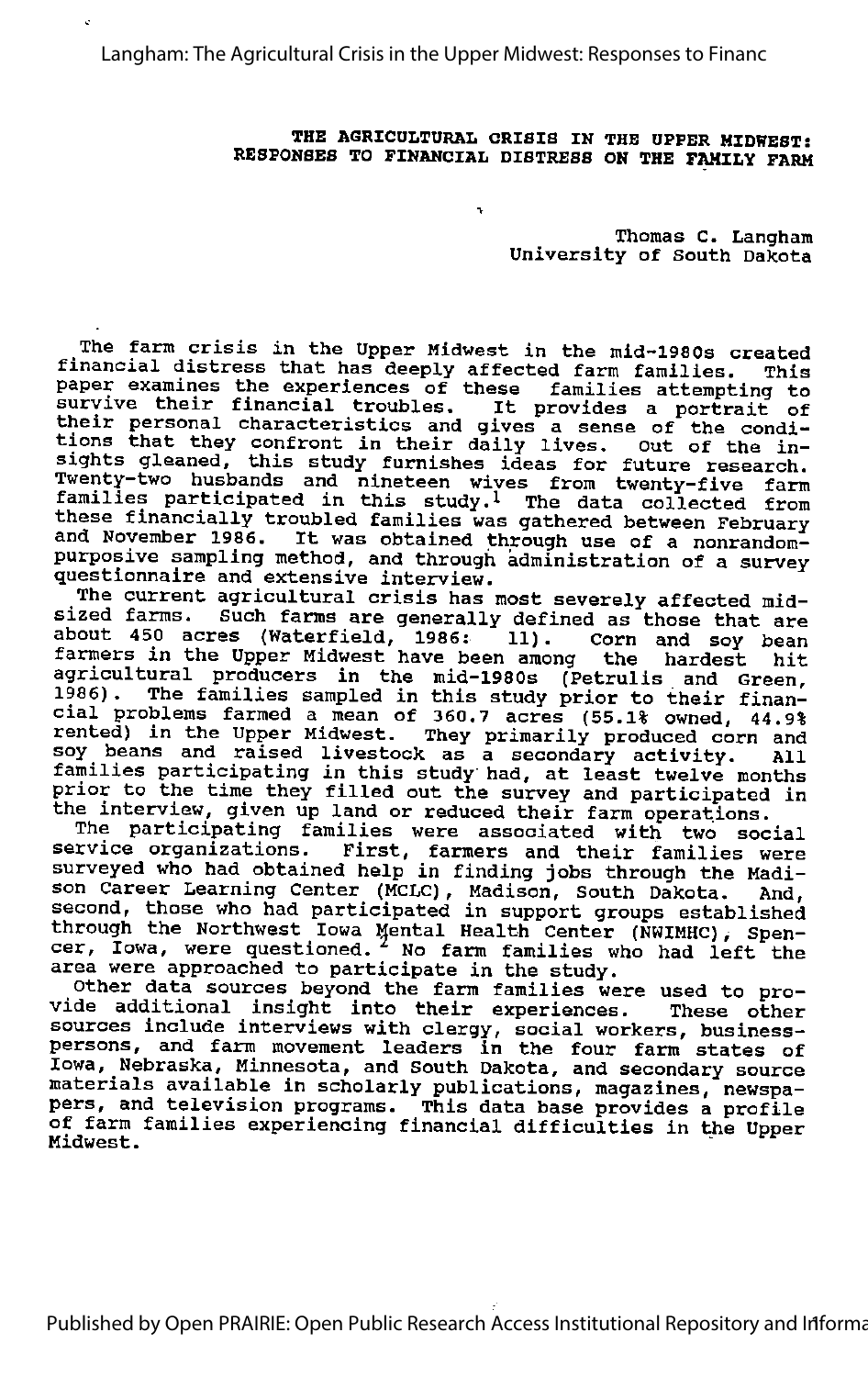#### THE CONTEXT OF THE CURRENT CRISIS

There were about 2.1 million farmers in the United States at the beginning of 1986 —670,000 full-time, and 1,430,000 parttime. More than 65,000 of these farmers and their families were forced to leave or abandon farming in the year from June 1986 to June 1987. This amounted to the loss of one farm every eight minutes. An estimated three persons lived on each of these farms, so in total about 200,000 persons were displaced (New York  $Times$ , 4 February 1987). A 5.0% to 10.0% percent loss of farms<br>for the next several vears is anticipated (Otto, 1985: 1). Many</u> for the next several years is anticipated (Otto, 1985: farmers and farm observers in the several Upper Midwest states suggest the crisis will continue into the future (Clauson, 1986;

Gustaf, 1986).<br>Staying in business has historically been a problem for Ameri-Staying in business has historically been a problem for Ameri-<br>can farmers. The number of farmers has steadily declined since the founding of the nation, and especially so in the past half century. About 25 million farmers have been pushed off the land between 1930 and 1984 (Wimberly, 1986; 40). While farming has always been <sup>a</sup> tenuous business, this perhaps has been even more true in the Upper Midwest. Many factors peculiar to the region's economy and beyond individual farmer's control have buffeted agricultural producers (Nugent, 1986).

A situation for farmers in the Upper Midwest of external depen dence has increasingly emerged. They have been forced to pur chase farming inputs and to accept prices paid for crop outputs that have been largely dictated from external large-scale capita-<br>lists. Farmers to be competitive have needed to purchase complex Farmers to be competitive have needed to purchase complex machinery, highbred seed, nitrogen-based fertilizers, and expensive pesticides. And, at the same time, they have had little choice but to sell their crops to corporate entities that set prices at levels designed to ring out of them maximum profits. The emergence of foreign producers has exacerbated these problems<br>in the 1980s as markets have become global (Kolko, 1984; 25-29; in the 1980s as markets have become global (Kolko, 1984: Hushak, 1986; Saterlee and Arwood, 1987).

Inco, action of the Upper Midwest farmers suffered heavy financial losses, but they have also over the years experienced a commensu rate loss of political power. Farmers have watched their politi cal clout decline as their economic situation deteriorated and people fled from rural areas. The possibility of obtaining economic relief from national political institutions thus has seemed increasingly unlikely (Nugent, 1986). The long-term nature of the farm families' problems demands scholarly attention. Their problems are not only those of the present-day but are deeply rooted in history.

#### THE REALITY OF FINANCIAL DISTRESS

What does financial distress mean for the farm family? Financial distress is a complicated matter that often times forces the Full-time farmer, and even members of his family, to work beyond<br>the farm to retain it. Or, more seriously, financial distress leads the farmer to give up ownership of the farm, and perhaps move, to seek outside employment for the sustenance of the family (Heffernan, 1986; Keith, 1986; Trock, 1986). There is no single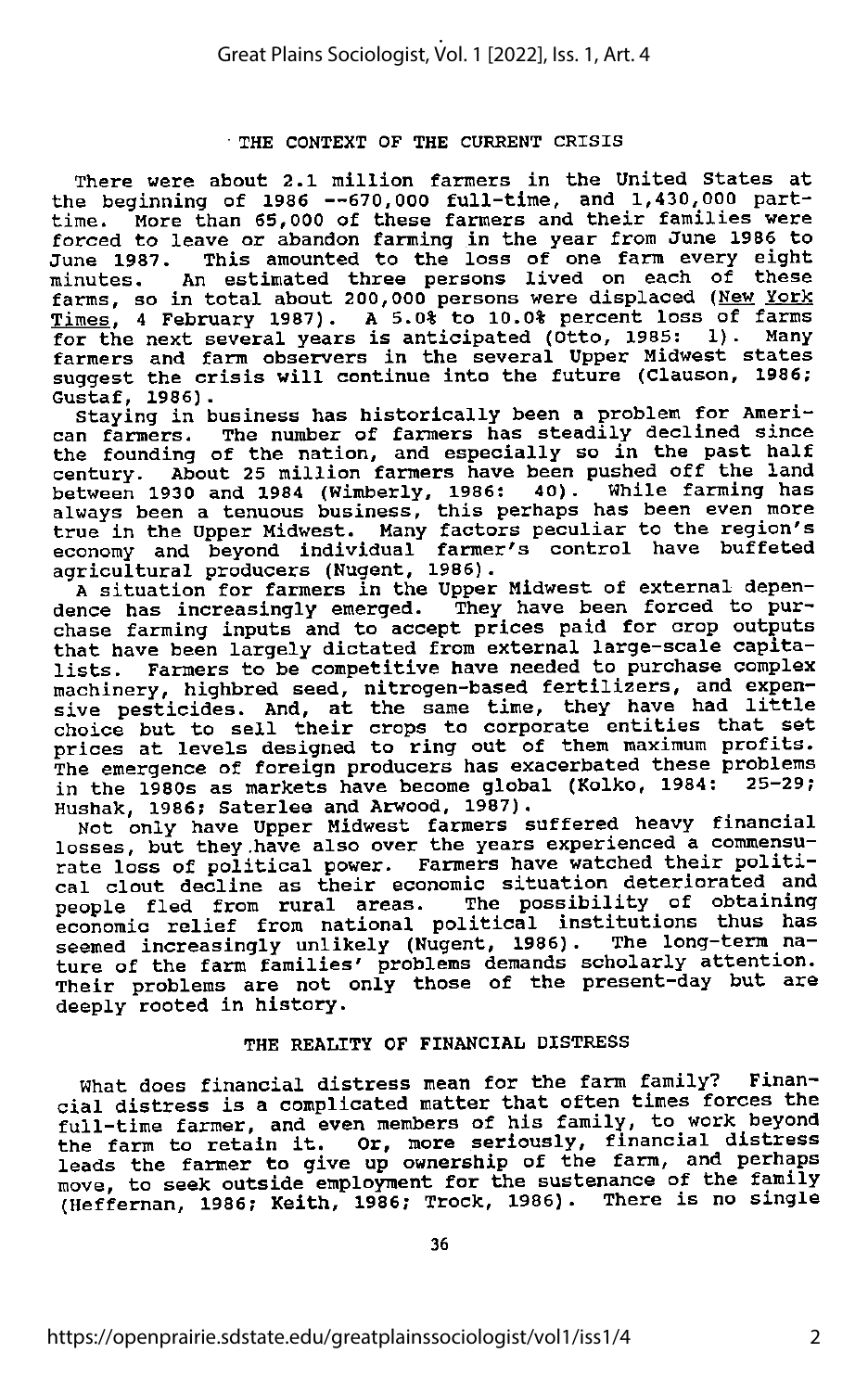way in which <sup>a</sup> family experiences financial distress. It does not always simply mean losing a farm, and being forced to find a new place to work and live. Sometimes financial distress means making sacrifices to survive, such as finding work beyond the farm or making changes in life style. This paper points out four

types of financial distress.<br>A first type of distress involves the phenomenon of the parttime farmer or so-called "hobby" or "suitcase" farmer (Tobias,<br>1986). The farmer, or perhans his wife, in this situation is The farmer, or perhaps his wife, in this situation is forced to seek employment beyond the farm to supplement the family's income enough to hang on. Only two of the twenty-five husbands that were surveyed for this study were employed beyond the farm prior to their family's financial crisis, but subsequent to it sixteen farmers developed the part-time pattern. Interes tingly, seventeen farm wives of the twenty-five families were employed before the financial crisis, and this increased to<br>employed before the financial crisis, and this increased to emproyed before the rinancial crisis, and this increased to<br>twenty-one -- one wife had died -- after it. Apparently a large evency one one wire had died -- after it. Apparently a large<br>number of farm wives had been working all along, and perhaps their long standing employment serves as an even earlier indica tor of distress.

Second, another type of distress involves the farmer continuing to farm as <sup>a</sup> "tenant farmer," that is, the farmer rents back the to larm as a "tenant farmer," that is, the farmer rents back the<br>farm land from the lender after having lost it. Of the sixteen families who lost farm land, five were renting back land to farm.

In a third type of distress, "partial displacement," families<br>are completely forced off the land but they remain in the commu-<br>nity. Only four of the twenty-five families surveyed for this Only four of the twenty-five families surveyed for this study underwent partial displacement. other studies, Heffernan (1985; 10-11) and Otto (1985: 9), have reported partial dislo cation rates as high as 55.0% and 73.9%.

The fourth and most absolute kind of distress, "full displace ment," involves complete loss of land and flight from the community. make, inverved comprete 1083 of fand and fright from the commu-<br>nity. No farm families of this kind were surveyed for this study. But Otto (1985: 9) in his study estimates that one year after <sup>a</sup> financial crisis 14.0% of the families had left the state of Iowa and an additional 12.1% had moved out of their community. 10) in a similar study estimates that 12.5% of such families had left the state of Missouri and another 17.5% had moved to other communities.

The types of financial distress outlined above are often so The cypes of financial discless outlined above are often so<br>progressive that a farm family may move from the first of these progressive that a farm family may move from the first of these types of distress through the last if unfavorable economic condi tions persist. Financial distress is thus <sup>a</sup> complex phenomenon that deserves considerable attention if social researchers and policy makers are to gain a more complete understanding of what farmers are doing in the wake of the farm-related financial crisis of the mid-1980s.

#### FINANCIAL DISTRESS AND ITS SERIOUSNESS

Why are farm families experiencing financial distress? All twenty-five farm families in the survey for this study cited higher costs for needed inputs and lower prices for crops pro duced as the principal reasons for their difficulties. Beyond these problems, the farm families of this survey also cited in

Published by Open PRAIRIE: Open Public Research Access Institutional Repository and Informa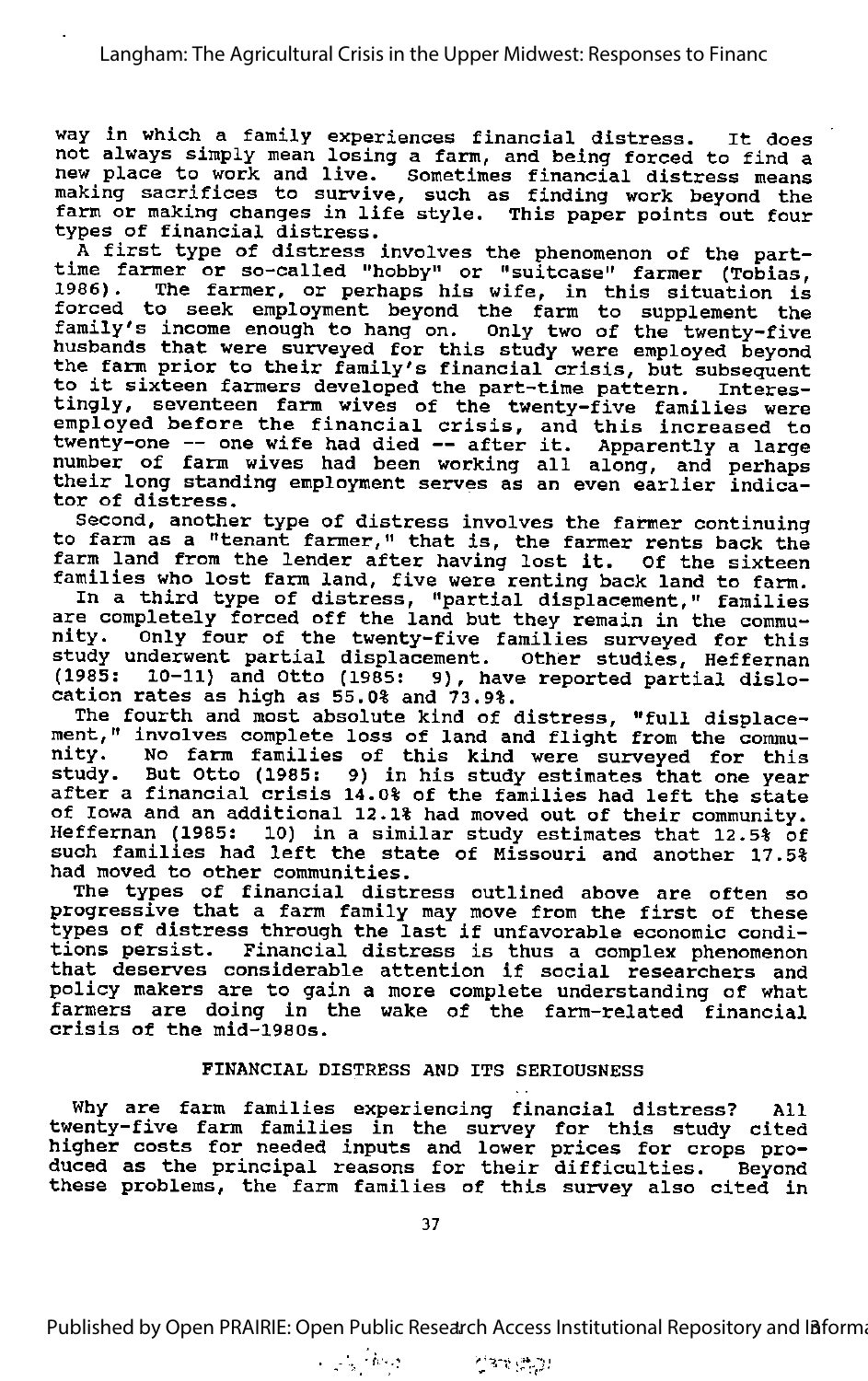nine instances adverse weather conditions. In Otto's study (1985: 8), 88.8% cited financial reasons as the most important ones for. getting out of farming and 21.2% mentioned natural disasters.

Problems of finance and weather are, as many histories of<br>American agriculture reveal, nothing new to the farm family (Nugent, 1986; Hamilton, 1986; Johnson, 1986). Both of these problems, however, were exacerbated by economic instability --<br>inflation and deflation, and global trade problems -- during the 1970-80s (Tweeten, 1986; Hushak, 1986; Waterfield, 1986: 11-15).

The seriousness of the financial crises that farm families have experienced is clearly illustrated in this study's survey fin dings. Farm debt at the time of financial crisis for the fami lies ranged from \$2,750 to \$350,000, with the mean debt being<br>\$141,421. This is particularly striking when one notes the net \$141,421. This is particularly striking when one notes the net income of these farm families for the year immediately preceding distress. Their incomes for that period ranged from -\$35,400 to \$9,800, with a mean net income of -\$167. These low net incomes for the final year before their crisis were symptomatic of gene ral long-term low farm incomes.

The farm families, when asked to report their best annual net<br>income reported figures -- all from years between 1975 and 1983  $\frac{1}{\sqrt{1-\frac{1}{\sqrt{1-\frac{1}{\sqrt{1-\frac{1}{\sqrt{1-\frac{1}{\sqrt{1-\frac{1}{\sqrt{1-\frac{1}{\sqrt{1-\frac{1}{\sqrt{1-\frac{1}{\sqrt{1-\frac{1}{\sqrt{1-\frac{1}{\sqrt{1-\frac{1}{\sqrt{1-\frac{1}{\sqrt{1-\frac{1}{\sqrt{1-\frac{1}{\sqrt{1-\frac{1}{\sqrt{1-\frac{1}{\sqrt{1-\frac{1}{\sqrt{1-\frac{1}{\sqrt{1-\frac{1}{\sqrt{1-\frac{1}{\sqrt{1-\frac{1}{\sqrt{1-\frac{1}{\sqrt{1-\frac{1}{\sqrt{1-\frac{1$ The mean annual net income of these families suggests that even in the best of times farm families have enjoyed only a moderate<br>income. Historical accounts and this more short-term survey Historical accounts and this more short-term survey reveal that difficult financial times are nothing new for farm families, and rather seem to indicate unfavorable long-term structural arrangements concerning the division of profits between farm producers and corporate entities.

#### IMPACT ON THE FAMILY

Who are the financially distressed farm families? The fana husbands who participated in this study range in age from 28 to 64, with <sup>a</sup> mean age of 44.9 years. The farm wives range in age from 27 to 58, with <sup>a</sup> mean age of 42.1 years. This data fails fully to make clear the importance of age in explaining what is<br>happening to the distressed farm family, for the mean age of farm husbands and wives apparently hides rather than reveals important<br>patterns. nassanas en mente <sub>11</sub>.<br>patterns.

Rural observers (Dye, 1986; Freese, 1986; Gustaf; 1986) who daily deal with distressed farmers repeatedly point out two<br>distinct age groups who are experiencing very different problems. distinct age groups who are experiencing very different problems.<br>First, they mention an age group including those over 50 and, second, a group made up of those who are under 40.

As for those who are over 50, they' often have trouble finding work, partially because of their age but also apparently due to their lack of education, and also because of their strong desire<br>to continue farming until retirement. Rural observers contend to continue farming until retirement. Rural observers contend that the typical farmer over 50 has an eighth grade education. The data for this study contradicts this point. All farm hus bands and wives over 50 that were surveyed, except two husbands and one wife who did finish the tenth, had completed the twelfth grade. No farmers or their wives over 50 had attended college.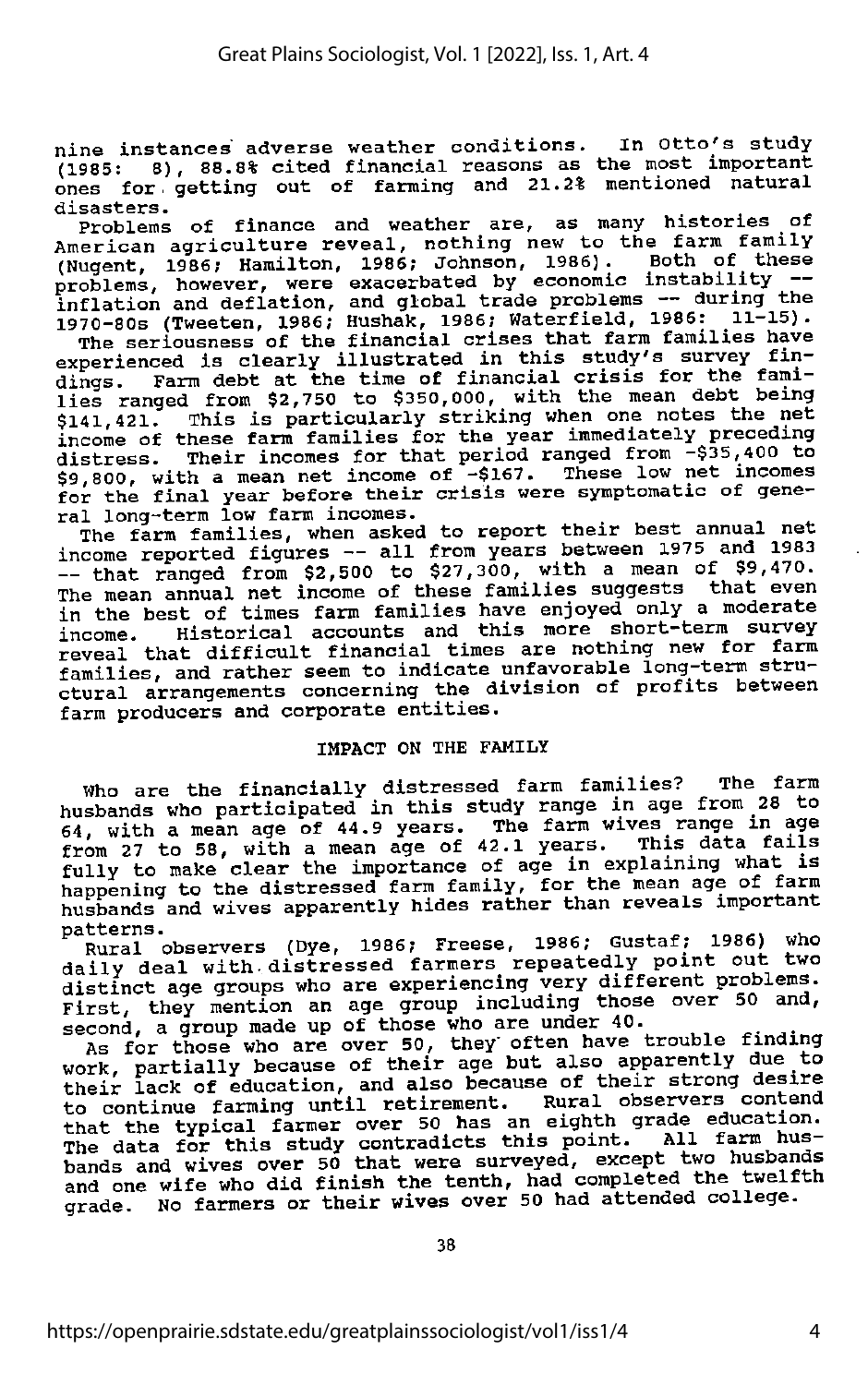Those under 40, the observers also assert, have many more options because they have <sup>a</sup> better education, generally one or two years of college, they are not as emotionally tied to the ewo years of correge, they are not as emocronarry tred to the<br>land, and they have more life left to live which gives them a greater sense of freedom to select other career and life style graduct behave of freedom to Sereet other career and fire styre<br>options. The data in this study indicate that farmers and their wives under 40 are better educated than the older group but only very slightly so. In the twelve families under 40, only seven persons, four husbands and three wives, had any post-secondary education. Two of the husbands had attended one year of college, two wives one year of college, and one husband three years of college. Also one husband had completed a vocational-technical course in auto mechanics and one wife had also finished <sup>a</sup> course in drafting.

Heffernan's study (1985: 3) provides additional general con firmation for this survey's findings concerning education, in that it reveals that 92.0% of farm husbands and 95.0% of wives had at least <sup>a</sup> twelfth grade education. Thus many farm husbands, young and old alike, have <sup>a</sup> high school education, but this probably leads them to little more than minimum wage employment in today's competitive labor market. despite the notions of rural observers, younger farmers have little advantage over older ones. As for farm wives, they do not seem to be as adversely impacted by their age and education as do their husbands, perhaps because they do not feel as much respon sibility, due to traditional values, to provide the major source of income for the family. Anyhow the problem of age, compounded by education, apparently weighs particularly heavily upon the financially distressed farm husband who feels that he must be the family's principal provider.

children are an important part of farm families. The twentyfive farm families in this study reared <sup>a</sup> mean of 3.00 children of which 1.88 still remain at home. The Heffernan study (1985: 3) reports similar figures of 2.9 and 1.8. The forty children in this study that live in distressed farm family homes are <sup>a</sup> mean age of 14.06 years (females, 13.37? males, 15.35). Eleven of these children are preschoolers or in primary school, sixteen are in secondary school, nine are in college, and four are employed In secondary school, hine are in correge, and four are employed<br>but living at home. Twenty-seven of these forty children were twelve years or older, perhaps suggesting that they would expert ience distress in much the same way as their parents. One might expect that these children would have a particularly hostile perception of the world in view of the experiences they have seen their parents live through in dealing with financial difficul ties.

The traditional farm family has long been noted in sociological literature for its abundance of primary relationships and its supportiveness, but this same family structure has given rise to problems for the family in both good and bad times. No doubt financial distress in many cases has worsened family problems. Joan Blundall (1986), the consultation coordinator of the NWIMHC and the creator of <sup>a</sup> farm support group network that covers Northwest Iowa, suggests several family structural arrangements that in the time of financial distress foster familial emotional problems.

 $\mathcal{L} = \mathcal{L}$ 

Published by Open PRAIRIE: Open Public Research Access Institutional Repository and Informa

**SEPTENT STA**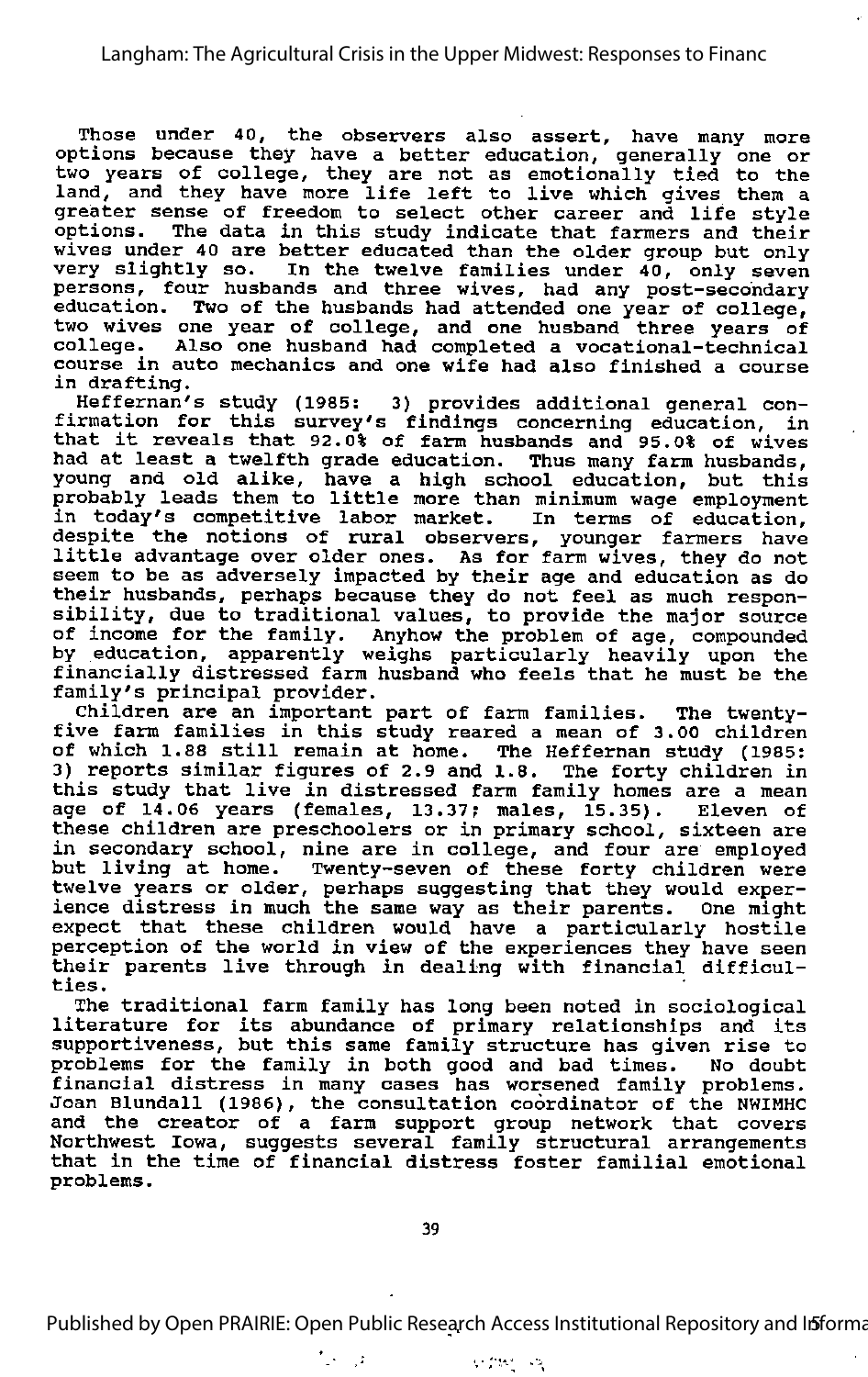Blundall states that the daughter-in-law in <sup>a</sup> farm family undergoing financial difficulties finds herself in <sup>a</sup> particularly precarious position, because she has little decision-making power in the family, while she is expected to leave her traditional role of homemaker to find outside employment to save the farm.

Also Blundall points out that sons who have inherited farms,<br>particularly if they are in the less than 40 age group, are under great pressure. They are torn between staying on the farm to the great pressure. They are torn between staying on the runm<br>absolute end or leaving it for a new career and life style.

Blundall further comments that all farm husbands, but especial ly those who are in the over 50 age group, feel a deep responsi-<br>bility to carry on their traditional role as family leader. This perceived role can lead to deadly outbursts of violence when the farm husband fails to live up to its demands.

Finally, Blundall mentions that farm children are experiencing great stress as they watch their parents operate in a world that is apparently beyond their control and from which they seem unable to protect the family.

These several familial structural features may in normal times perhaps only represent limited problems, but in a period of distress these arrangements often entrap family members in seem ingly impossible situations. The farm family experiencing finan cial distress thus often, due to factors of age, education, and tradition, finds itself unable to handle such challenges. The consequences of this inability to deal with family problems are seemingly substantial and negative in terms of physical and emotional well being.

#### CHANGES IN LIFE STYLE

What changes take place in the life style of the financially distressed farm family? Perhaps the most important of these<br>changes occur in the realms of residence and work. Twenty-two of the twenty-five farm families still lived at their farm homestead one year after their financial crisis, while one family moved to a parent's farm and two others moved to a town. This supports a parent's farm and two others moved to a town. This supports<br>the comments of rural observers (Freese, 1986; Gustaf, 1986) that between 85.0% and 90.0% of all farm families have remained in their home communities. And, this points out that families that have been able to avoid full displacement plainly have preferred<br>to stay where they have always lived. This situation may change if the crisis deepens because rural communities may have a limit-

ed capacity to absorb farm family members looking for work.<br>The distressed farmers surveyed in this study have been remark ably successful in finding work. Twenty-one of twenty-five are currently employed. Twelve are working in manufacturing, four in custom farm operations, two in janitorial work, one in dairy product processing, and two continue to work exclusively as farmers on reduced acreage. Only four farmers presently desire work but are unable to find it. Besides the two farmers who continue to farm for a living, nineteen others are also doing so on a part-time basis. Twenty-one of twenty-five displaced farm wives are presently working. Eleven are employed in clerical jobs, four in clerk-sales, two in fast food, two as full-time babysitters, one in drafting, and one as a primary school teach-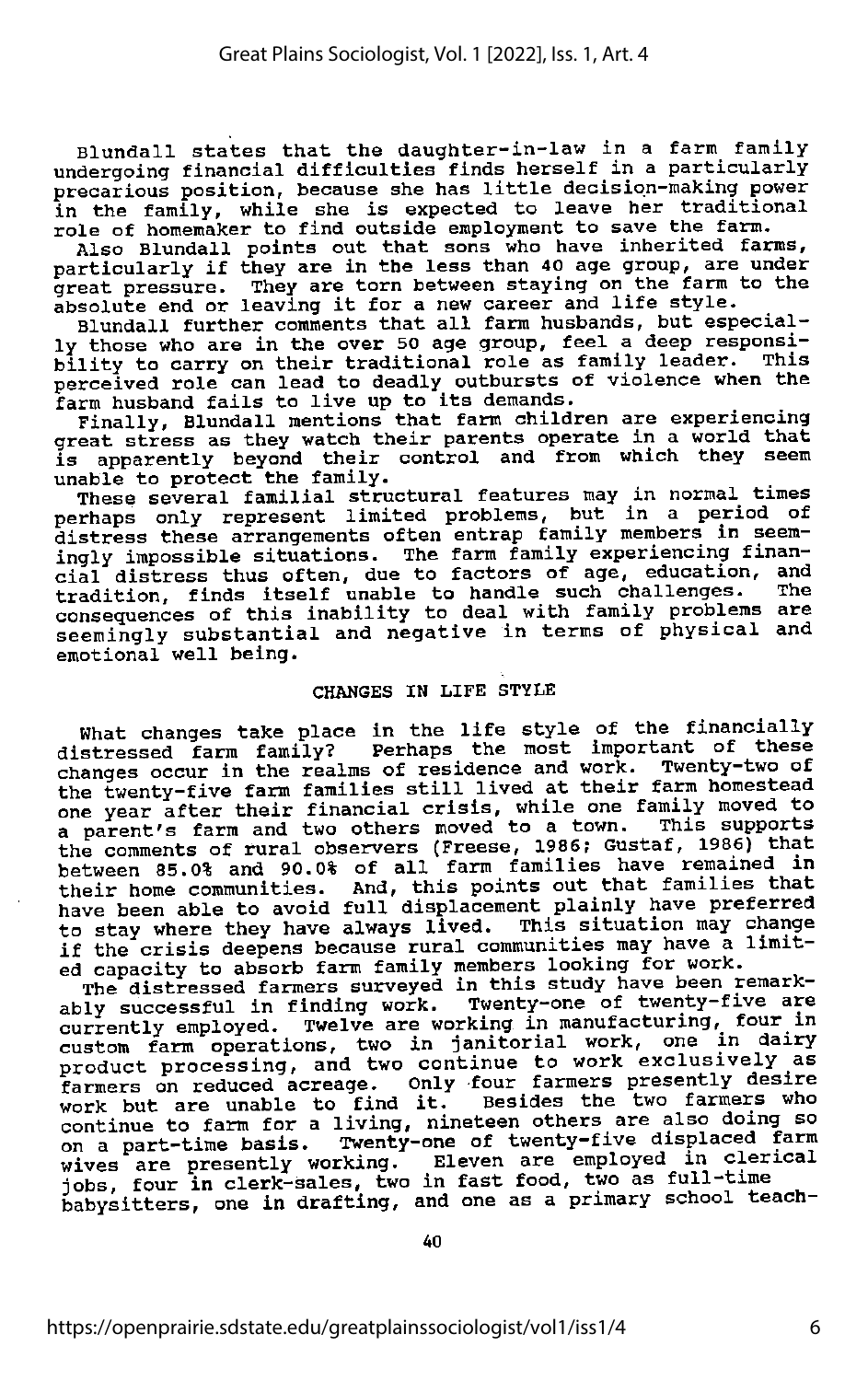ing assistant. Three farm wives remain at home caring for chil dren, and only one is still unable to find employment.

Net family income shot up from -\$167 in the year before the financial crisis to <sup>a</sup> mean of \$10,120 for the first year after. An even more remarkable turnaround can be observed for the twelve<br>families in which the busbands took jobs in manufacturing. These families in which the husbands took jobs in manufacturing. families increased their net annual income in the first year after financial problems to <sup>a</sup> mean of \$18,870. Yet these highly favorable statistics must be put in perspective, for Peter Gustaf (1986), the director of the MCLC, reports that displaced farmers are generally being hired for about \$4.40 per hour. Likewise, David Freese (1986), a counselor for the Iowa Job Training Part nership Program, puts the figure at between \$4.00 and \$5.00 per hour. These figures would work out to an annual income for the distressed farmer, excluding his wife's income, that would not exceed \$10,400 gross and perhaps \$7,800 net. This is certainly <sup>a</sup> meager income by current standards.

#### COMMUNITY PARTICIPATION

How does the pattern of community participation change for the distressed farm family? This study's survey indicates that the twenty-five distressed farm families notably increased their amount and kinds of use of social services after their financial crisis. Sixteen families used an average of 1.90 social services (food stamps, fuel assistance, job service, career learning cen ter, and emotional health support groups) before displacement, while after all families used an average of 2.30 social services (food stamps, fuel assistance, medicare, job service, career learning center, emotional health support groups, and legal aid services).

All farm family members participating in this study reported that they were members of a church prior to financial problems and continued their membership in the same church afterward. The church is in <sup>a</sup> unique position to help the distressed farm fami ly, for much of rural social life revolves around its activities. The church has proved to be one of the most helpful institutions<br>in the farm community for the distressed farm family. Yet many in the farm community for the distressed farm family. rural observers have commented that the church could be even more active and supportive than it has been in dealing with these problems (Clauson, 1986? Schiltz, 1986).

There was a drop in the number of farm families participating in community activities beyond the church after the emergence of financial problems, but not in the degree of participation for those families that continued to do so. Before financial distress twenty-three families regularly participated in an average of 1.48 community activities (farm, labor, political, and social organizations), and afterward fifteen participated in an average of 1.54 activities. So while less farm families participated in community activities, those who did continue to be active did so at about the same level as before. The decline in overall parti cipation may well have been a product of changes in the life style due to things such as shifts in work patterns.

Published by Open PRAIRIE: Open Public Research Access Institutional Repository and Informa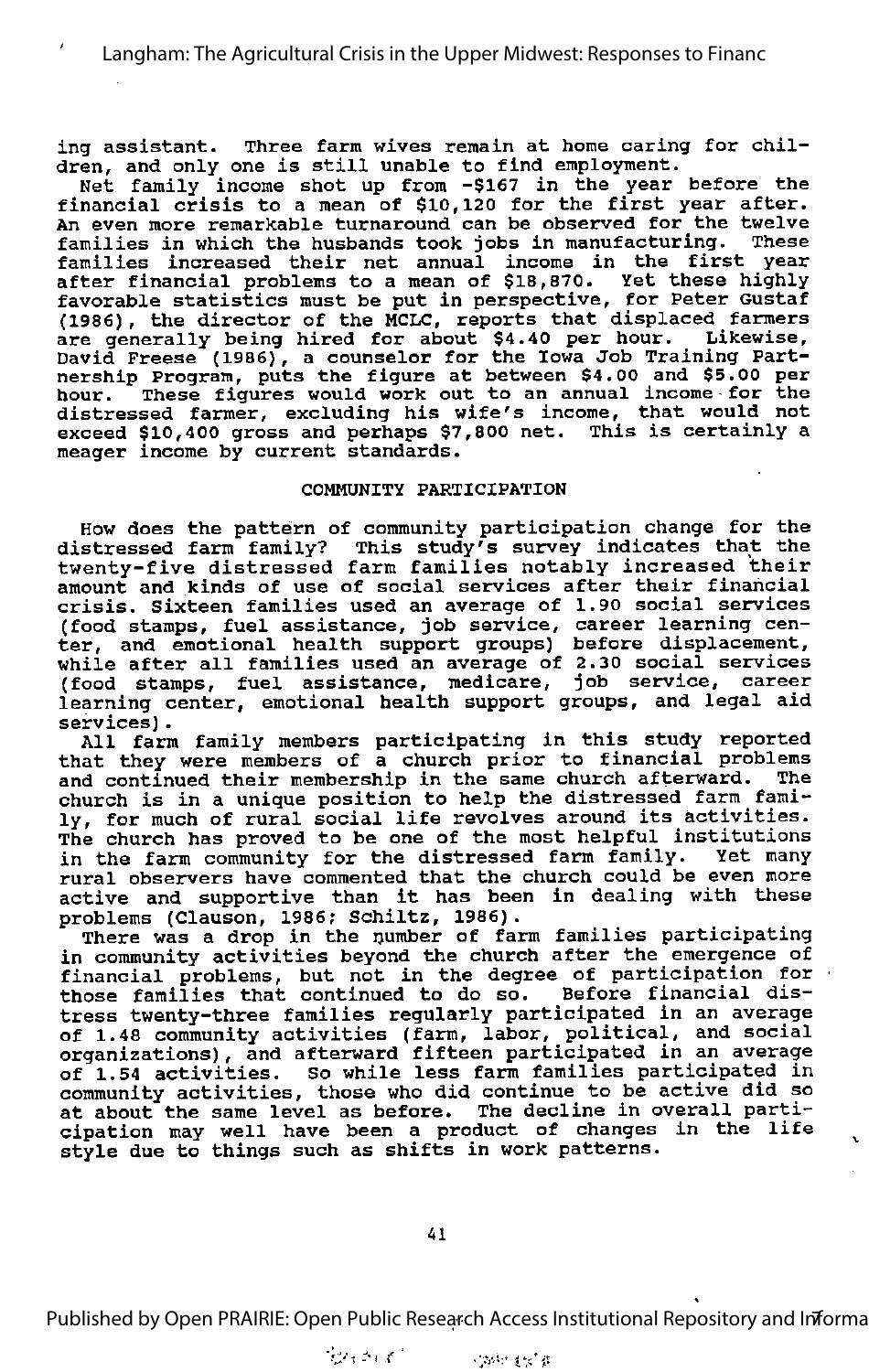#### POLITICAL REALIGNMENT

This study's farm family participation in party politics re veals some intriguing shifts in political alignment. In the period prior to distress, seventeen of twenty-five farm family period prior to distress, seventeen of twenty-five farm family couples — husbands and wives — identified themselves as Repub licans, six as Democrats and two split their allegiance between the two parties. Financial problems apparently led the families<br>to a major realignment of their political allegiances. While six to a major realignment of their political allegiances. couples continued to identify themselves as Democrats, only five of the previous eight couples presently give their support to the Republicans. Five couples currently split their loyalty between the two major parties, and, quite interestingly, nine others now claim to be independents or to have no party affiliation.

This shift in political alignment among the distressed farm families seemingly suggests an increased level of political alienation from the major parties. This development thus has alleficial flow the major particular contractives, and perhaps in part left an opening for political alternatives, and perhaps in part explains the growing attraction in rural areas of the radical explains the growing attraction in rural areas of the radical<br>right. During the course of carrying out the interviews for this<br>study, one family asked the researcher's opinion about a rightist pamphlet they had been given them and another reported that they<br>had attended a meeting of the rightist Populist Party. Rightist had attended a meeting of the rightist Populist Party. groups seemingly hold a special attraction for some elements of the farming community, for they appeal to traditional American values while offering a simplistic explanation of rural problems

(Harrison, 1985; Scholer, 1985). The political alienation noted in this study's survey and interviews suggests that distressed farm families are fertile ground for rightist activists, but as yet there has been no large scale movement of farmers to embrace the right. If the farm crisis should further deepen and the financial problems of far mers rapidly intensifies, the farm family's attraction to the right may greatly increase. So far these political tendencies seem to have been thwarted through the "safety valve" of churches and support groups.

#### FAMILY HEALTH ISSUES

What kind of affect has financial distress had on the health of<br>the farm family? Evidence gleaned from this study's survey the farm family? Evidence gleaned from this study's survey<br>involving changes in the family's quality of health are limited. This is to be expected because this survey's sample size is relatively small, and large samples are generally necessary to collect data relating to issues of health. Nonetheless, this study's survey, along with its interviews and other source mate rials, seems to indicate that financial problems are adversely

affecting farm family health.<br>Looking briefly at the data gained from the survey concerning Looking briefly at the data gained from the survey concerning<br>physical health, two families reported in the wake of their financial problems increased or new health problems. One farm wife recently died from liver disease which greatly worsened after the family's farm loss. In another family, since suffering their financial crisis the husband has developed hypertension, the wife's longtime kidney illness has worsened, and a son has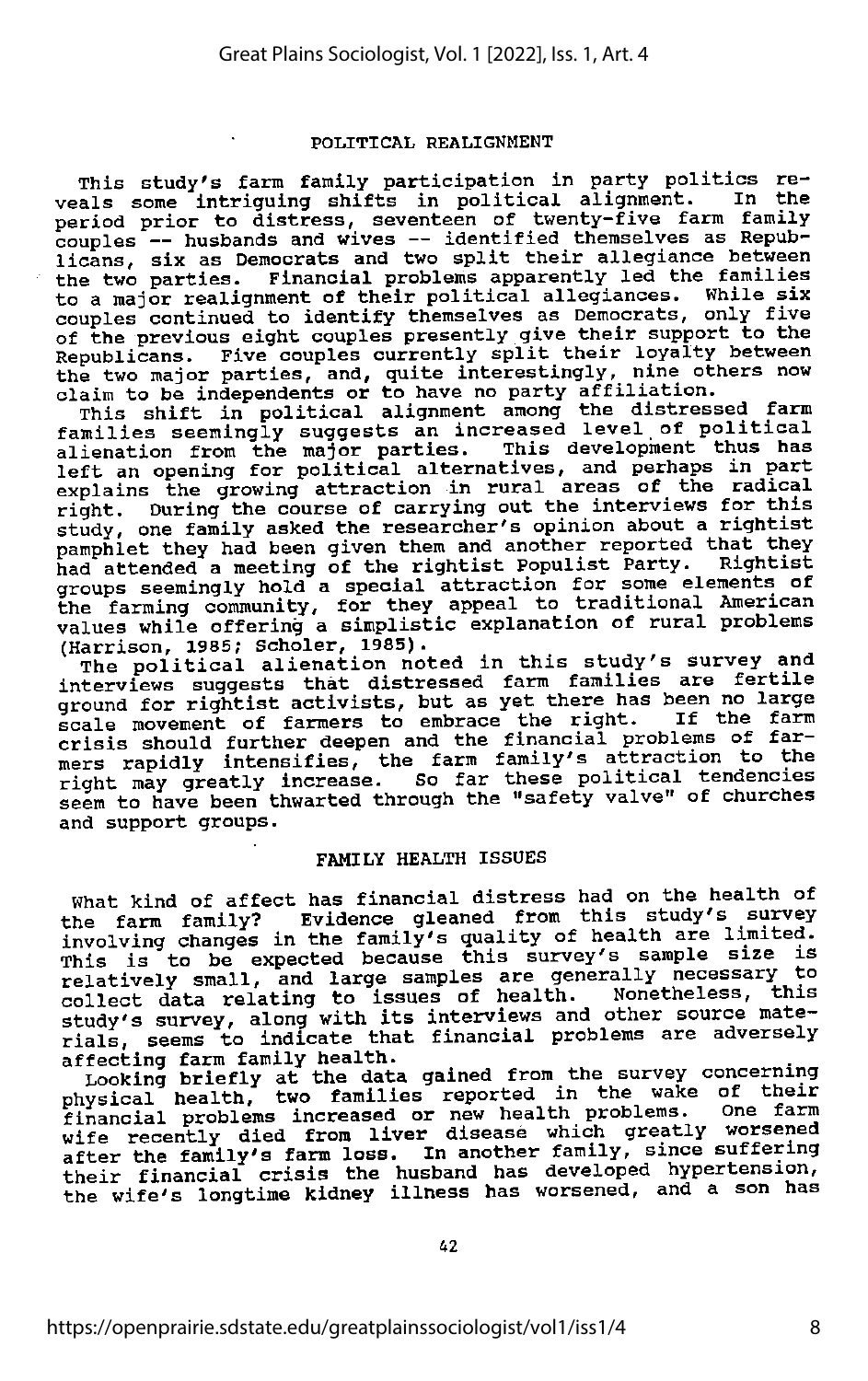experienced chronic stomach problems. Blundall (1986) reports that her clients complain about and visibly exhibit <sup>a</sup> wide range of physical illnesses, including bowel and stomach disorders, headaches, lower back pain, heart attack, hypertension, and rapid deterioration among those who have chronic diseases such as cancer.

The situation concerning the emotional health of farm families is somewhat more clear because thirteen families who participated in this study were clients of the NWIMHC. Three of these fami lies characterized their members emotional health as being poor enough to require individual care beyond the support groups. The other ten families all stated that the support groups had pro vided significant relief from the emotional anguish they were experiencing due to financial problems. None of the twelve MCLC farm families reported reported problems relating to emotional health or utilization of emotional health care services.

Blundall (1986) comments that her support group clients display a number of serious emotional health problems, including para noia, anxiety, depression, insomnia, marital difficulties, suici dal tendencies, and family violence. Heffernan (1985: 6-9) notes similar emotional health problems in her study, and adds that farm families are also experiencing eating disorders, and in creased use of tobacco and alcohol. Self-destructive behavior is one particularly notable response to financial distress. behavior may be manifested in <sup>a</sup> number of ways, such as excessive smoking, drinking, and, most seriously, attempts of suicide. Heffernan (1985: 6) states that 25.0% of the farm husbands and wives reported that they had increased smoking, and 18.0% of the husbands and 12.0% of the wives that they had upped their drink ing. Gustaf (1986) adds support to the latter statistics, for he has commented that about 20.0% of his clients have alcohol problems.

Self-destructive behavior in the farm family should come as no surprise, for who else might the rugged, individualistic farmer blame for his problems but himself. There are no other easy targets. The farmer thus turns his anger, frustration, and despair upon himself and sometimes his family. Perhaps this is why there have been' during the mid- 1980s crisis a number of farmer suicides and suicide-murders (Lamar, 1985: 26). Emo tional and physical health problems among financially distressed farm families are real, and pose <sup>a</sup> serious threat to their well being throughout the period of their personal crisis.

#### PLANS FOR THE FUTURE

The loss of one's job and way of life make planning for the future very difficult for the financially troubled farm family. Most busy themselves with the problems of day-to-day survival, and devote little time to speculation about the future. asked what their plans are, distressed farm families, like all families, do have their futures somewhat mapped out.

When queried if they would like to return to farming on the same scale as prior to their financial crisis, twelve families replied yes and ten no, while in three the husband responded yes and the wife no. Perhaps these findings reveal that farm families

Published by Open PRAIRIE: Open Public Research Access Institutional Repository and Informa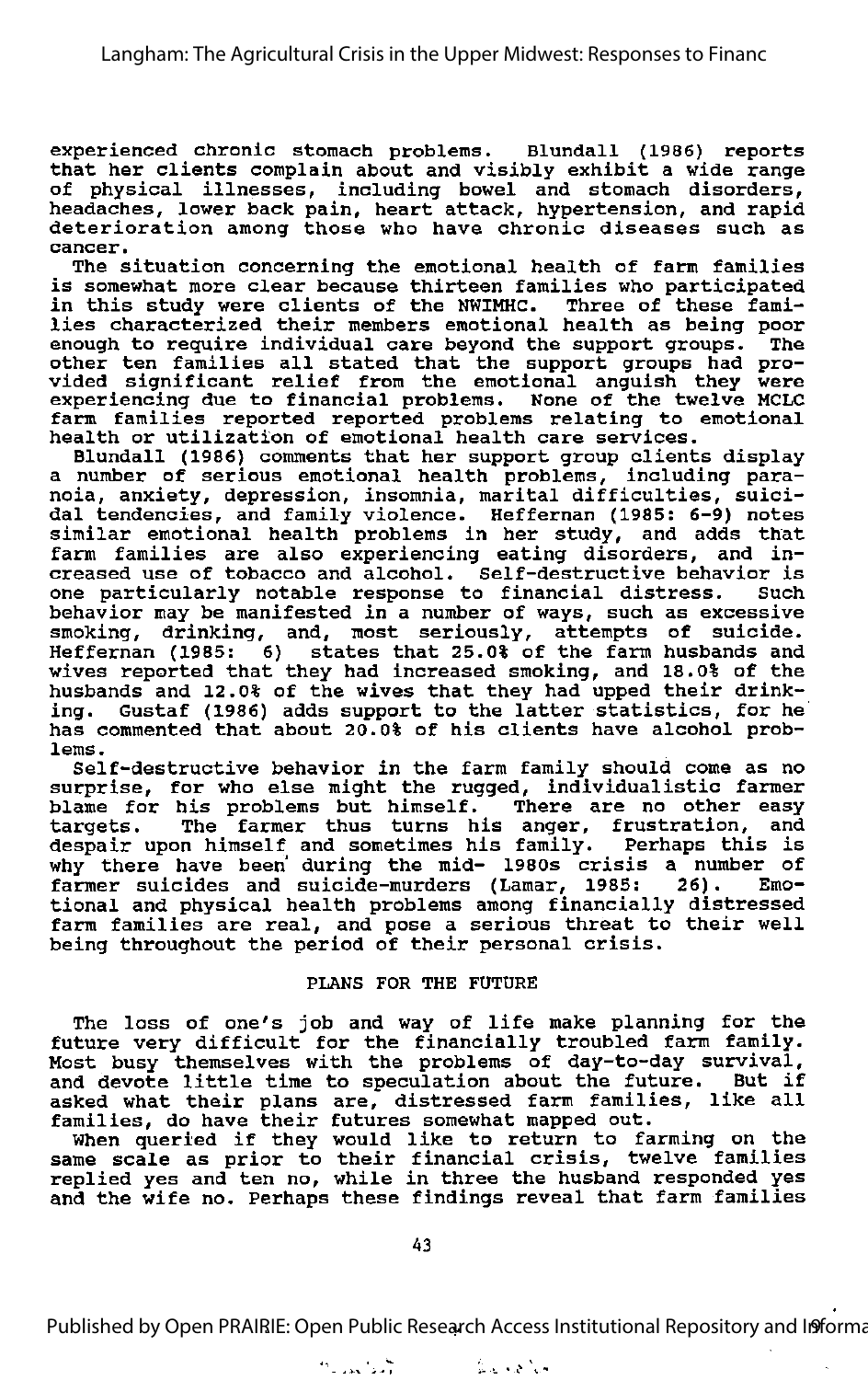have mixed feelings about what has happened to them, and this probably should not be surprising considering the tremendously traumatizing experiences they have undergone. When asked the more general question of what their plans for the future were, a wide variety of answers were given but the gist of them were to wide variety of answers were given but the gist of them were to<br>keep on working and try to survive in their community.

What the future holds for farm families who are today experiencing financial problems cannot clearly be seen. But if the<br>consolidation of farming continues, and two hundred years of<br>American agricultural history suggests that it probably will,<br>there may be no place in rural areas f future for the financially troubled farm family in the Upper Midwest is not <sup>a</sup> bright one if its aspiration is to remain in agriculture.

#### CONCLUDING REMARKS

This study provides initial direction for future research. Larger random-sample studies, and accompanying extensive inter views, should be carried out. Such research would provide great er insight into the problems of the farm family experiencing financial distress. Specifically, more research needs to be done to understand who are the financially troubled farm families, what amounts of loss triggers their financial distress, and how<br>such problems affect them and their community. In conjunction with this research, additional issues that should be explored<br>include changes in life style, community participation, political alignment, and family health. If social researchers and policy<br>makers are to understand the ways in which financial stress affects farm families, further more comprehensive studies must be completed.

1 The sample for this study is nonrandom and limited in size because there is no easy way to obtain a random sample of farm families experiencing financial distress, and because few such families openly wish to discuss the very painful matter of financial difficulties. Because of the sampling limitations of this paper, it is intended primarily to provide ideas for future research rather than to be <sup>a</sup> definitive statement about Upper Midwest farm families suffering financial distress.

2 Because these farm families are actively seeking assistance from community social-service groups, they individually may be somewhat atypical of those experiencing financial difficulties in the Upper Midwest. This researcher's experience in the field, nevertheless, suggests that these families together do seem to provide a good composite picture of the problems that all such families in the region confront as they attempt survive from dayto-day.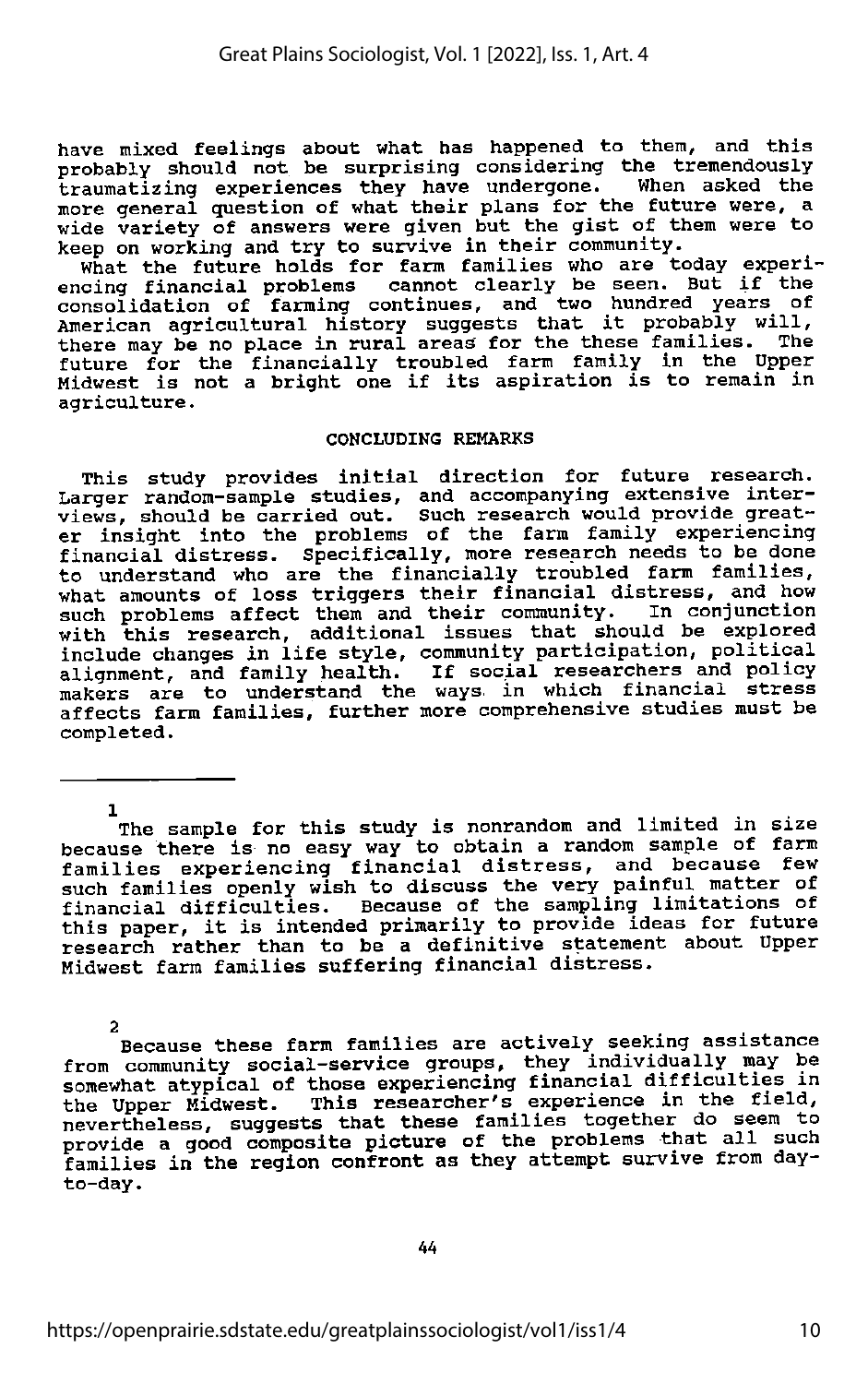Langham: The Agricultural Crisis in the Upper Midwest: Responses to Financ

#### REFERENCES

1987 "Big Operators Give Up." New York Times. February 4. Blundall, Joan Interview. Spencer, Iowa. March 6. Clausen, Woodrow 1986 Interview. Sibley, Iowa. March 8. Cordes, Henry J. 1986 "Survey: 6.4% of Farmers in State Halt Operations." World-Herald (Omaha, Nebraska). February 19. Cunningham, Doug 1986 "Farm Troubles Grow as Spring Nears." Argus Leader (Sioux Falls, South Dakota). February 10. Dye, Judy 1986 Interview. Walthill, Nebraska. March 19. Freese, David 1986 Interview. Sioux City, Iowa. March 17. Gustaf, Peter 1986" Interview. Madison, South Dakota. March 12. Hamilton, David E.<br>1986 "From N 1986 "From New Era to New Deal: American Farm Policy between the Wars." In Agricultural Distress in the Midwest: Past and Present, pp. 19-54. Edited by Lawrence E. Gelfand and Robert J. Neymeyer. Iowa City: Center for the Study of the Recent History of the United States. Harrison, Jay<br>1985 "W "Wolves in Sheep's Clothing." Catholic Rural Life 35: (November). Heffernan, Judith Bortner "The Effects of the Agricultural Crisis on the Health and Lives of Farm Families." Presented before the Committee on Agriculture, United States House of Rep resentatives, Washington, D.C. May 6. Heffernan, William D., and Heffernan, Judith Bortner 1986 "Impact of the Farm Crisis on Rural Families and Communities." The Rural Sociologist 6: (May).

45

Published by Open PRAIRIE: Open Public Research Access Institutional Repository and Informa

 $\mathcal{L}_{\rm{max}}$  , where  $\mathcal{L}_{\rm{max}}$ أمان المومان كلاية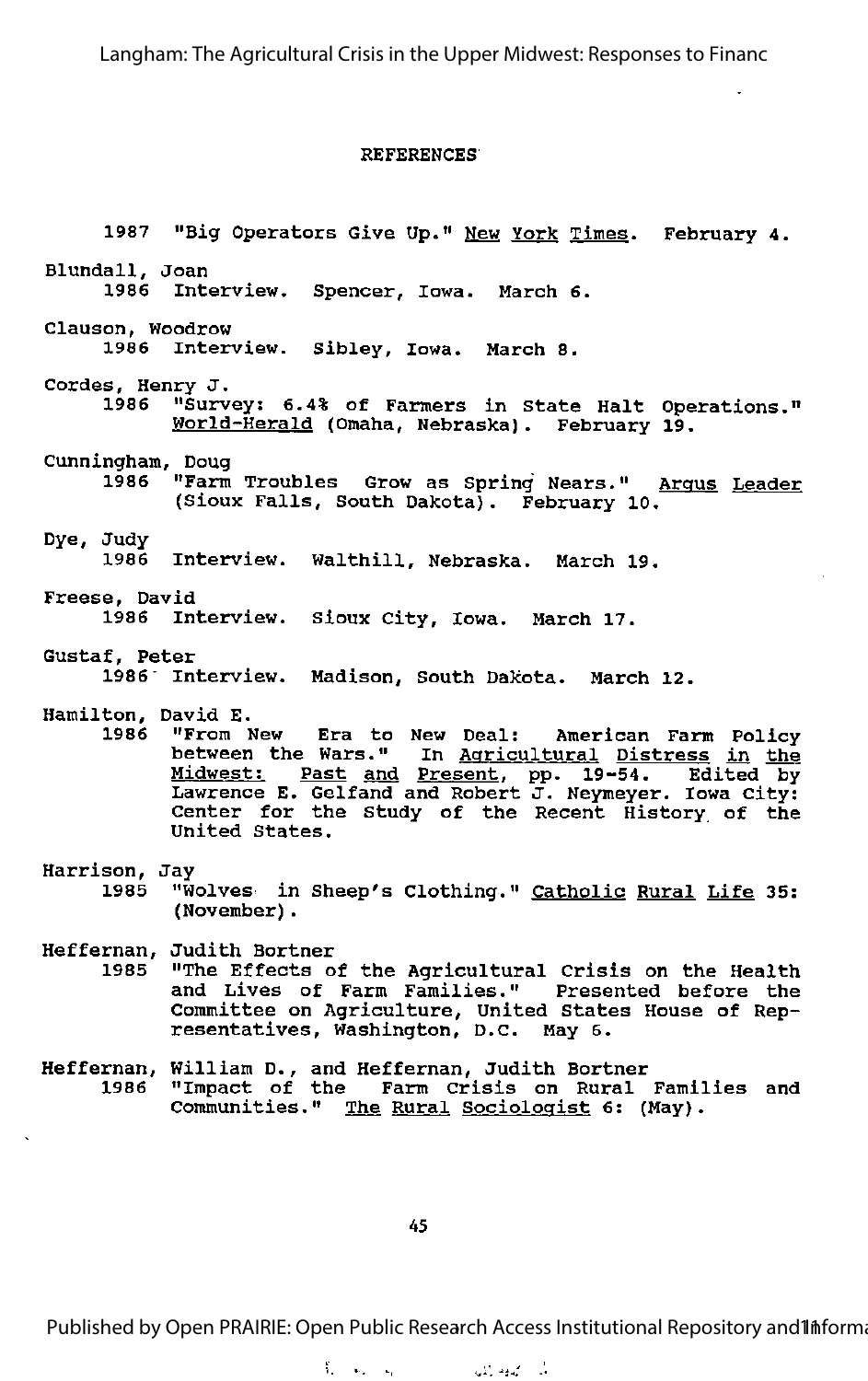Hushak, Leroy J:<br>1986 "Effects of Trade and Macroeconomic Policies on Agri-1986 "Effects of Trade and Macroeconomic Policies on Agrical policy; Build<br>culture." In <u>New Dimensions in Rural Policy;</u> Build ing upon Our Heritage, pp. 176-84. Edited by Dale Jahr, Jerry W. Johnson, and Ronald C. Wimberly. Pre pared for the Subcommittee on Agriculture and Trans-<br>portation of the Joint Economic Committee of the United States. Washington, D.C.; Government Printing Office.

Keith, Gary<br>1986 "Texas Farm Failures." <u>Texas Journal of Rural Health</u>.

- Kolko, Gabriel<br>1984 <u>Main Currents in Modern American History</u>. Rev ed. New York: Pantheon Books, 1984.
	- Lamar, Jacob V., Jr. . . 1985 "He Couldn't Manage Anymore." Time 126: (December 23).
	- Nugent, Walter T.K. ..
		- 1986. "American Farmers and the Market Economy, 1880 1920. In <u>Agricultural</u> Distress in the Midwest: Past and Present, pp. 1-17. Edited by Lawrence E. Gelfand and Robert J. Neymeyer. Iowa City: Center for the Study of the Recent History of the United States.
	- Otto, Dan<br>1985 "Analysis of Farmers Leaving Agriculture for Financial Reasons: Summary of Survey Results for 1984." Ames: Iowa State University.
	-
	- Petrulis, Mindy F., and Green, Bernal L.<br>1986. "Agriculture's Role in the Economic Structure of Rural America." In New Dimensions in Rural Policy: Building upon Our Heritage, pp. 200-13. Edited by Dai<br>Jahr, Jerry W. Johnson, and Ronald C. Wimberly. Pre<br>pared for the Subcommittee on Agriculture and Trans pared for the Subcommittee on Agriculture and Trans-<br>portation of the Joint Economic Committee of the United States. Washington, D.C.: Government Printing Office.
	- Saterlee, James, and Arwood, Don 1987 "How Vulnerable Is Your County to Farm Problems? <u>SDSU Census Data Center Newsletter</u> 2: (August).
	- Schiltz, Karl 1986 Interview. Sibley, Iowa. March 8.

Scholer, Michael . , . " . t ^ -ik. 1985 "A Right-Wing Overview." <u>Catholic Rural Life</u> 35: (November).

46